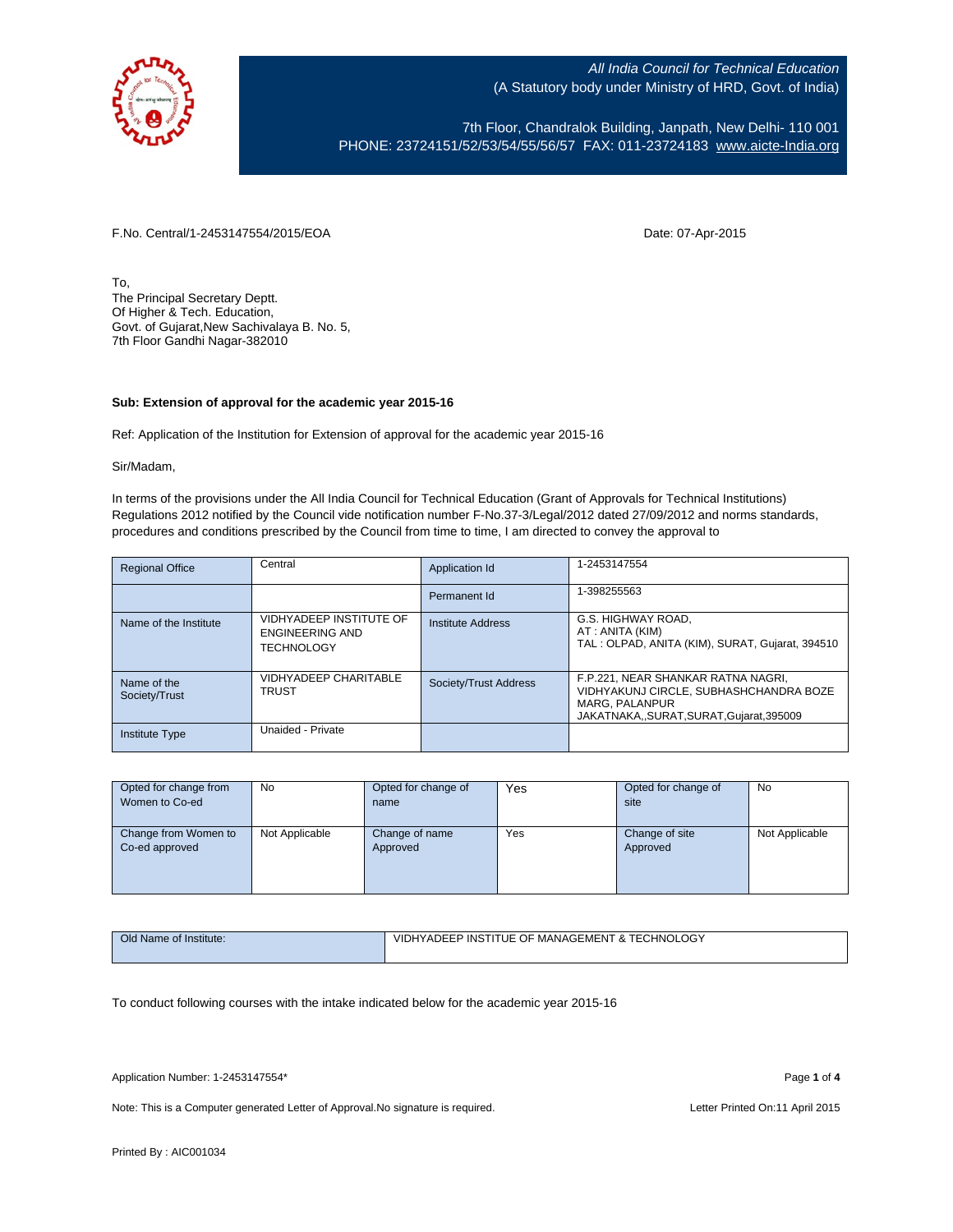

7th Floor, Chandralok Building, Janpath, New Delhi- 110 001 PHONE: 23724151/52/53/54/55/56/57 FAX: 011-23724183 [www.aicte-India.org](http://www.aicte-india.org/)

| Application Id: 1-2453147554                          |              | Course                                     |                                                                 | <b>Affiliating Body</b>    |                                                      |                |                                  |                     |                     |                                          |
|-------------------------------------------------------|--------------|--------------------------------------------|-----------------------------------------------------------------|----------------------------|------------------------------------------------------|----------------|----------------------------------|---------------------|---------------------|------------------------------------------|
| Program                                               | Shift        | Level                                      |                                                                 | Full/Part Time             |                                                      | Intake 2014-15 | Intake Approved for<br>$15 - 16$ | NRI Approval status | PIO Approval status | Foreign Collaboration<br>Approval status |
|                                                       |              |                                            |                                                                 |                            |                                                      |                |                                  |                     |                     |                                          |
| <b>ENGINEERING</b><br><b>AND</b><br><b>TECHNOLOGY</b> | 1st<br>Shift | <b>UNDER</b><br><b>GRADUA</b><br><b>TE</b> | <b>CIVIL</b><br><b>ENGINEERING</b>                              | <b>FULL</b><br><b>TIME</b> | Gujarat<br>Technological<br>University,<br>Ahmedabad | 120            | 120                              | NA                  | NA                  | <b>NA</b>                                |
| <b>ENGINEERING</b><br>AND<br><b>TECHNOLOGY</b>        | 1st<br>Shift | <b>UNDER</b><br><b>GRADUA</b><br><b>TE</b> | <b>COMPUTER</b><br><b>ENGINEERING</b>                           | <b>FULL</b><br><b>TIME</b> | Gujarat<br>Technological<br>University,<br>Ahmedabad | 60             | 60                               | NA                  | NA                  | <b>NA</b>                                |
| <b>ENGINEERING</b><br>AND<br><b>TECHNOLOGY</b>        | 1st<br>Shift | <b>UNDER</b><br><b>GRADUA</b><br><b>TE</b> | <b>ELECTRICAL</b><br><b>ENGINEERING</b>                         | <b>FULL</b><br><b>TIME</b> | Gujarat<br>Technological<br>University,<br>Ahmedabad | 120            | 120                              | NA                  | NA                  | <b>NA</b>                                |
| <b>ENGINEERING</b><br><b>AND</b><br><b>TECHNOLOGY</b> | 1st<br>Shift | <b>UNDER</b><br><b>GRADUA</b><br>TE        | <b>ELECTRONICS &amp;</b><br><b>COMMUNICATION</b><br><b>ENGG</b> | <b>FULL</b><br><b>TIME</b> | Gujarat<br>Technological<br>University,<br>Ahmedabad | 60             | 60                               | NA                  | NA                  | <b>NA</b>                                |
| <b>ENGINEERING</b><br><b>AND</b><br><b>TECHNOLOGY</b> | 1st<br>Shift | <b>UNDER</b><br><b>GRADUA</b><br>TE        | <b>MECHANICAL</b><br><b>ENGINEERING</b>                         | <b>FULL</b><br><b>TIME</b> | Gujarat<br>Technological<br>University,<br>Ahmedabad | 180            | 180                              | <b>NA</b>           | <b>NA</b>           | <b>NA</b>                                |
| <b>ENGINEERING</b><br><b>AND</b><br><b>TECHNOLOGY</b> | 2nd<br>Shift | <b>DIPLOMA</b>                             | <b>CIVIL</b><br><b>ENGINEERING</b>                              | <b>FULL</b><br><b>TIME</b> | Gujarat<br>Technological<br>University               | 60             | 60                               | <b>NA</b>           | <b>NA</b>           | <b>NA</b>                                |
| <b>ENGINEERING</b><br><b>AND</b><br><b>TECHNOLOGY</b> | 2nd<br>Shift | <b>DIPLOMA</b>                             | <b>ELECTRICAL</b><br><b>ENGINEERING</b>                         | <b>FULL</b><br><b>TIME</b> | Gujarat<br>Technological<br>University,<br>Ahmedabad | 60             | 60                               | <b>NA</b>           | <b>NA</b>           | <b>NA</b>                                |
| <b>ENGINEERING</b><br><b>AND</b><br><b>TECHNOLOGY</b> | 2nd<br>Shift | <b>DIPLOMA</b>                             | <b>MECHANICAL</b><br><b>ENGINEERING</b>                         | <b>FULL</b><br><b>TIME</b> | Gujarat<br>Technological<br>University,<br>Ahmedabad | 60             | 60                               | <b>NA</b>           | <b>NA</b>           | <b>NA</b>                                |

Note: Validity of the course details may be verified at www.aicte-india.org>departments>approvals

Application Number: 1-2453147554\* Page **2** of **4**

Note: This is a Computer generated Letter of Approval. No signature is required. Letter Printed On:11 April 2015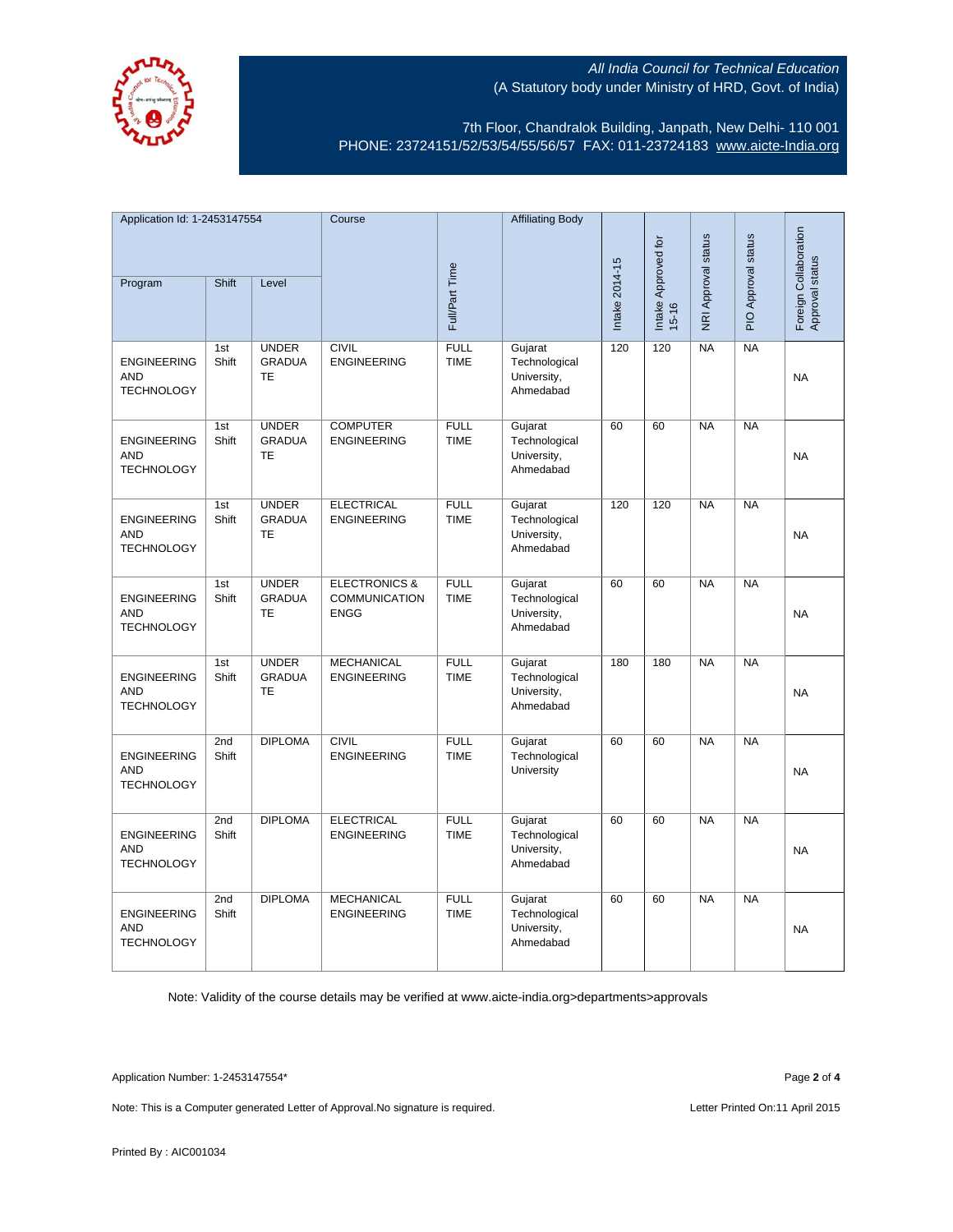

7th Floor, Chandralok Building, Janpath, New Delhi- 110 001 PHONE: 23724151/52/53/54/55/56/57 FAX: 011-23724183 [www.aicte-India.org](http://www.aicte-india.org/)

The above mentioned approval is subject to the condition that VIDHYADEEP INSTITUE OF MANAGEMENT & TECHNOLOGY shall follow and adhere to the Regulations, guidelines and directions issued by AICTE from time to time and the undertaking / affidavit given by the institution along with the application submitted by the institution on portal.

In case of any differences in content in this Computer generated Extension of Approval Letter, the content/information as approved by the Executive Council / General Council as available on the record of AICTE shall be final and binding.

Strict compliance of Anti-Ragging Regulation:- Approval is subject to strict compliance of provisions made in AICTE Regulation notified vide F. No. 37-3/Legal/AICTE/2009 dated July 1, 2009 for Prevention and Prohibition of Ragging in Technical Institutions. In case Institution fails to take adequate steps to Prevent Ragging or fails to act in accordance with AICTE Regulation or fails to punish perpetrators or incidents of Ragging, it will be liable to take any action as defined under clause 9(4) of the said Regulation.

> **Dr. Avinash S Pant Actg Chairman, AICTE**

Copy to:

- **1. The Regional Officer,** All India Council for Technical Education Tagore Hostel-2, Shamla Hills Bhopal-462 002, Madhya Pradesh
- **2. The Director Of Technical Education,** Gujarat
- **3. The Registrar,** Gujarat Technological University
- **4. The Principal / Director,** VIDHYADEEP INSTITUE OF MANAGEMENT & TECHNOLOGY G.S. HIGHWAY ROAD, AT : ANITA (KIM) TAL : OLPAD, ANITA (KIM),SURAT, Gujarat,394510
- **5. The Secretary / Chairman,** VIDHYADEEP CHARITABLE TRUST F.P.221, NEAR SHANKAR RATNA NAGRI, VIDHYAKUNJ CIRCLE, SUBHASHCHANDRA BOZE MARG, PALANPUR JAKATNAKA,, SURAT,SURAT, Gujarat,395009
- **6. Guard File(AICTE)**

Application Number: 1-2453147554\* Page **3** of **4**

Note: This is a Computer generated Letter of Approval.No signature is required. Letter According the state of the Letter Printed On:11 April 2015